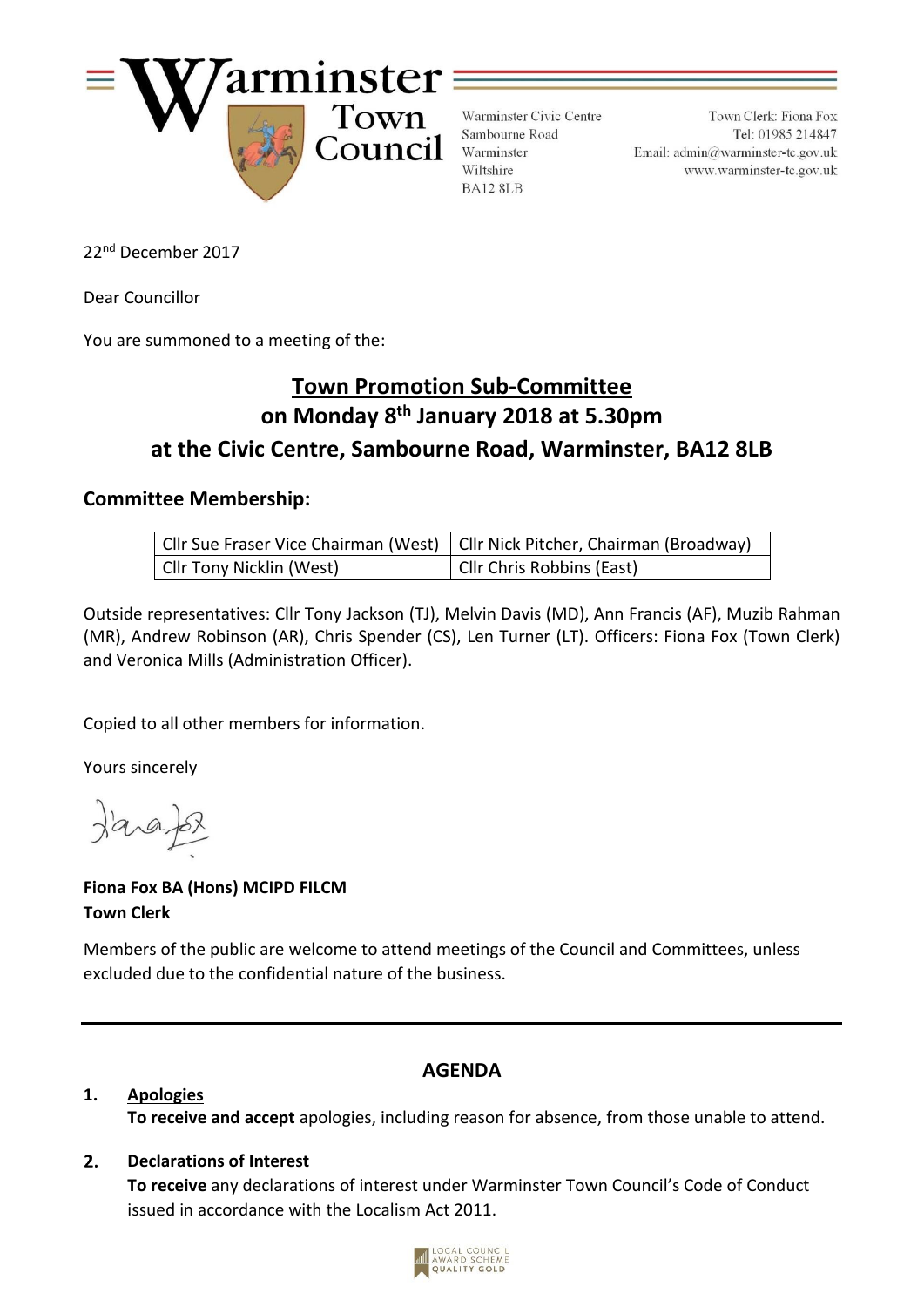#### **3. Minutes**

**3.1 To approve** as a correct record, the minutes of the Town Promotion Working Group meeting held on 6<sup>th</sup> November 2017; copies of these minutes have been circulated and Standing Order 17a provides that they may therefore be taken as read.

**3.2 To note** any matters arising from the minutes of the Town Promotion Working Group meeting held on 6<sup>th</sup> November 2017.

#### **4. Chairman's Announcements**

**To note** any announcements made by the Chair.

### *Standing Orders will be suspended to allow for public participation.*

#### **5. Public Participation**

**To enable** members of the public to address the sub-committee with an allowance of three minutes per person regarding any item on the agenda and **to receive** any petitions and deputations.

### *Standing Orders will be reinstated following public participation.*

#### **6. Reports from Unitary Authority Members To note** reports provided.

#### **7. Actions from last meeting – for update TP/17/012.1 MD would continue to look for a business that would accept visitors. TP/17/012.2 Councillor Pitcher to sound out whether businesses would wish to advertise on a town map. TP/17/012.3 AF to check whether there was an exclusivity clause on the Warminster mugs.**

#### **8. Market Towns Forum, Visit Wiltshire and other sources**

The Town Clerk has spoken to Visit Wiltshire and would be looking at how to get better value for our membership. A buddy relationship with Devizes has been arranged – AF to visit as secret shopper. The Clerk and AF to report back.

#### **9. Warminster Brand**

**TP/17/014.1** A logo has been designed for the Lake Pleasure Grounds.

**TP/17/014.2** TJ to report back on the placement of the brown heritage signs on the A36 and A362.

#### **10. Cleanliness of the Town**

The Town Clerk to report back on contact with Kingdown and flyers for businesses. See the great British Spring Clean, 2–4 March 2018 [http://www.keepbritaintidy.org/get](http://www.keepbritaintidy.org/get-involved/support-our-campaigns/great-british-spring-clean)[involved/support-our-campaigns/great-british-spring-clean.](http://www.keepbritaintidy.org/get-involved/support-our-campaigns/great-british-spring-clean) Businesses to get involved?

#### **11. Projects**

**TP/17/016.2 World Record Live Nativity** The record had not been achieved and many people claimed to know nothing about it. How do we get information out to the public?

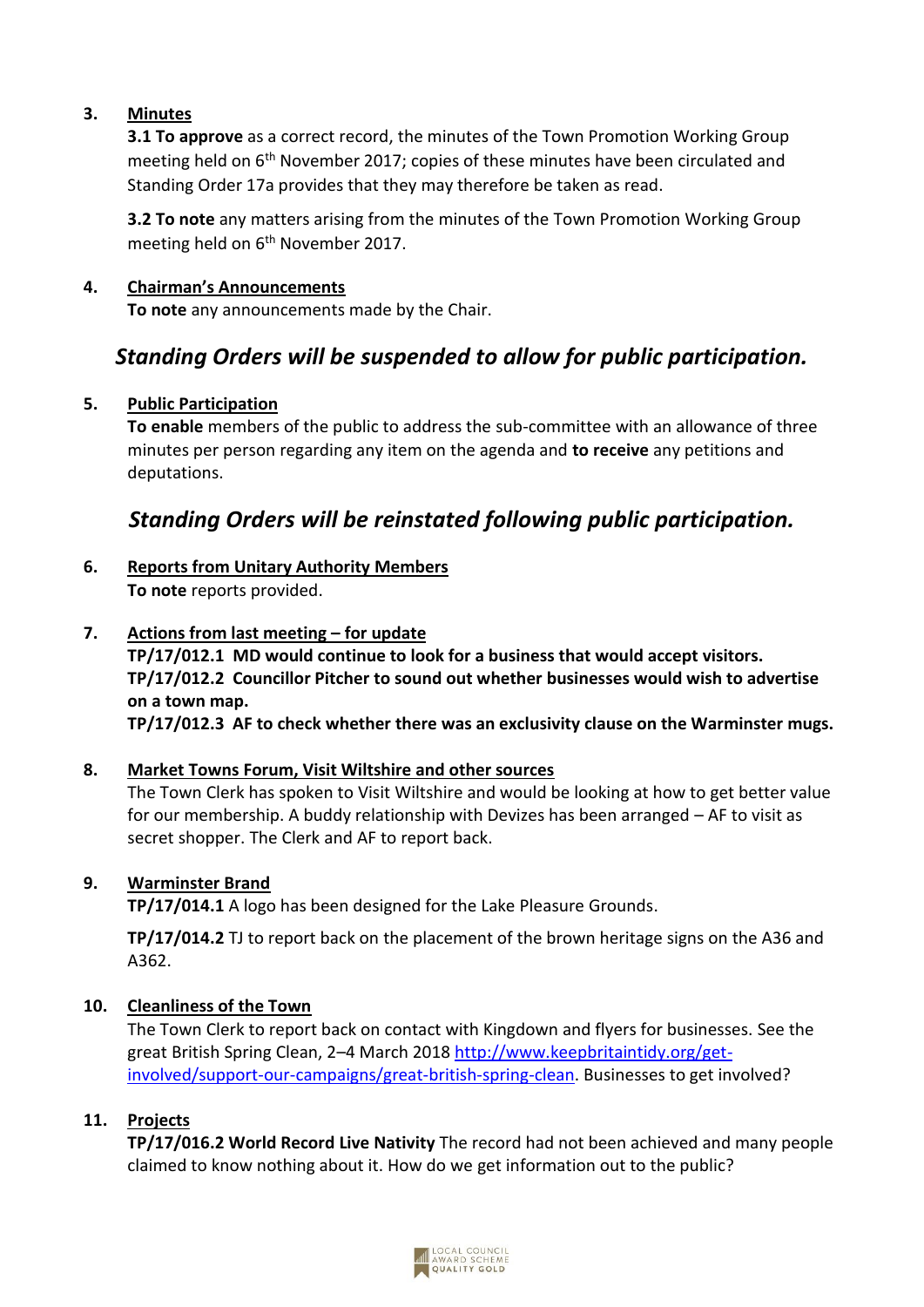**TP/17/016.2 Summer Walks** Victoria Coombes has approached the Town Promotion Sub-Committee to establish whether they are interested in her continuing with her summer walks.

"I would like to know if the team think there is enough interest in running another series and if so what help can they offer in the way of promoting them. I am attaching the statistics for the past five years which may be of interest – also the

figures for this year's walks and a programme as an idea of what happens."

See details attached. **Do we want to support continuing the walks? There was a cost of £105 to the Community Hub last year. Victoria to attend to .**

**TP/17/016.3 May Day** The Town Council is planning a new event in the town park on May Day, Monday 7th May 2018. **Members to decide how they can assist with promoting this.**

#### The date of the next Town Promotion Sub-Committee will be Monday 5<sup>th</sup> March 2018.

Minutes from this meeting will be available to all members of the public either from our website [www.warminster-tc.gov.uk](http://www.warminster.uk.com/) or by contacting us at Warminster Civic Centre.

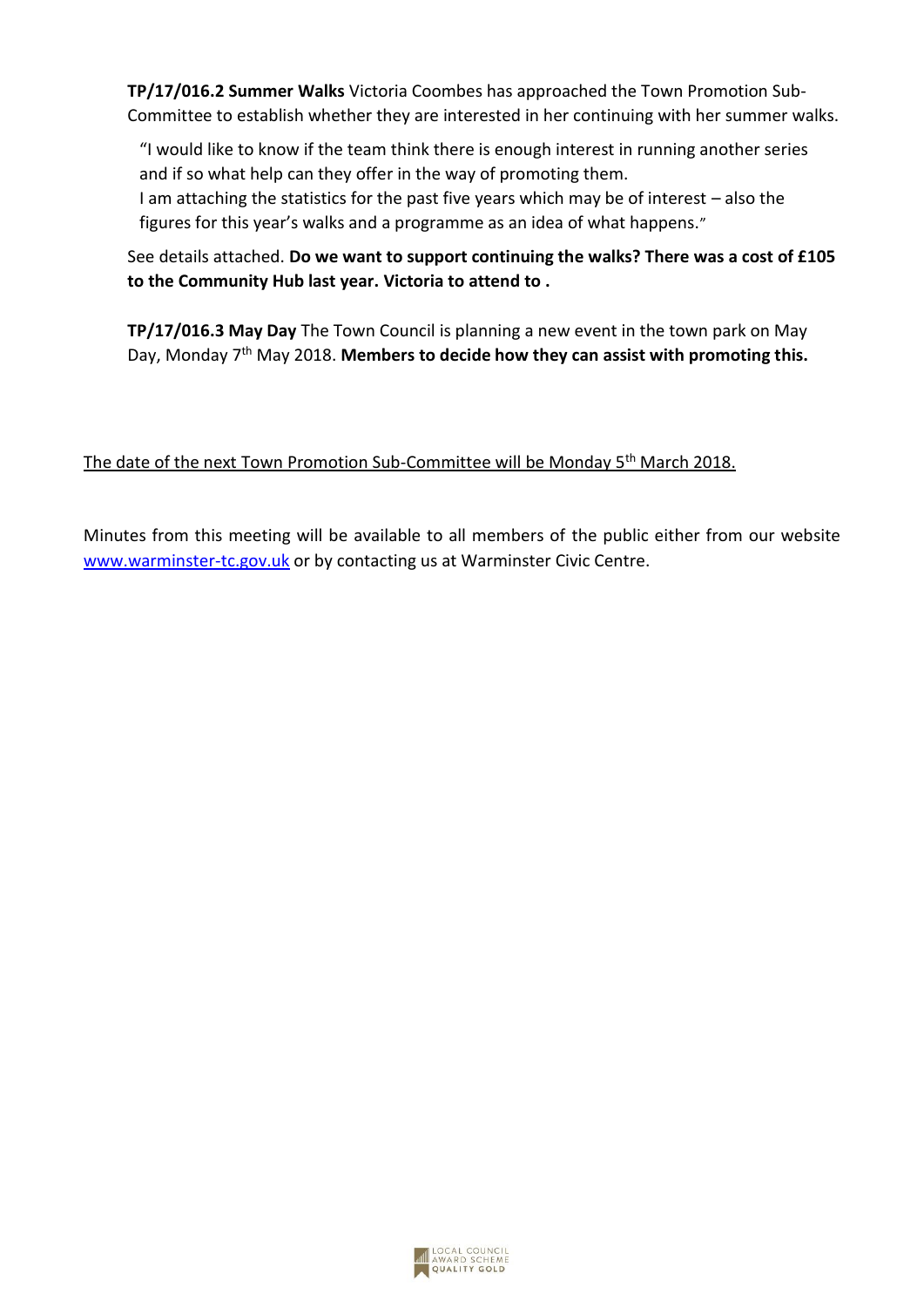THIS PARK Kit BURNET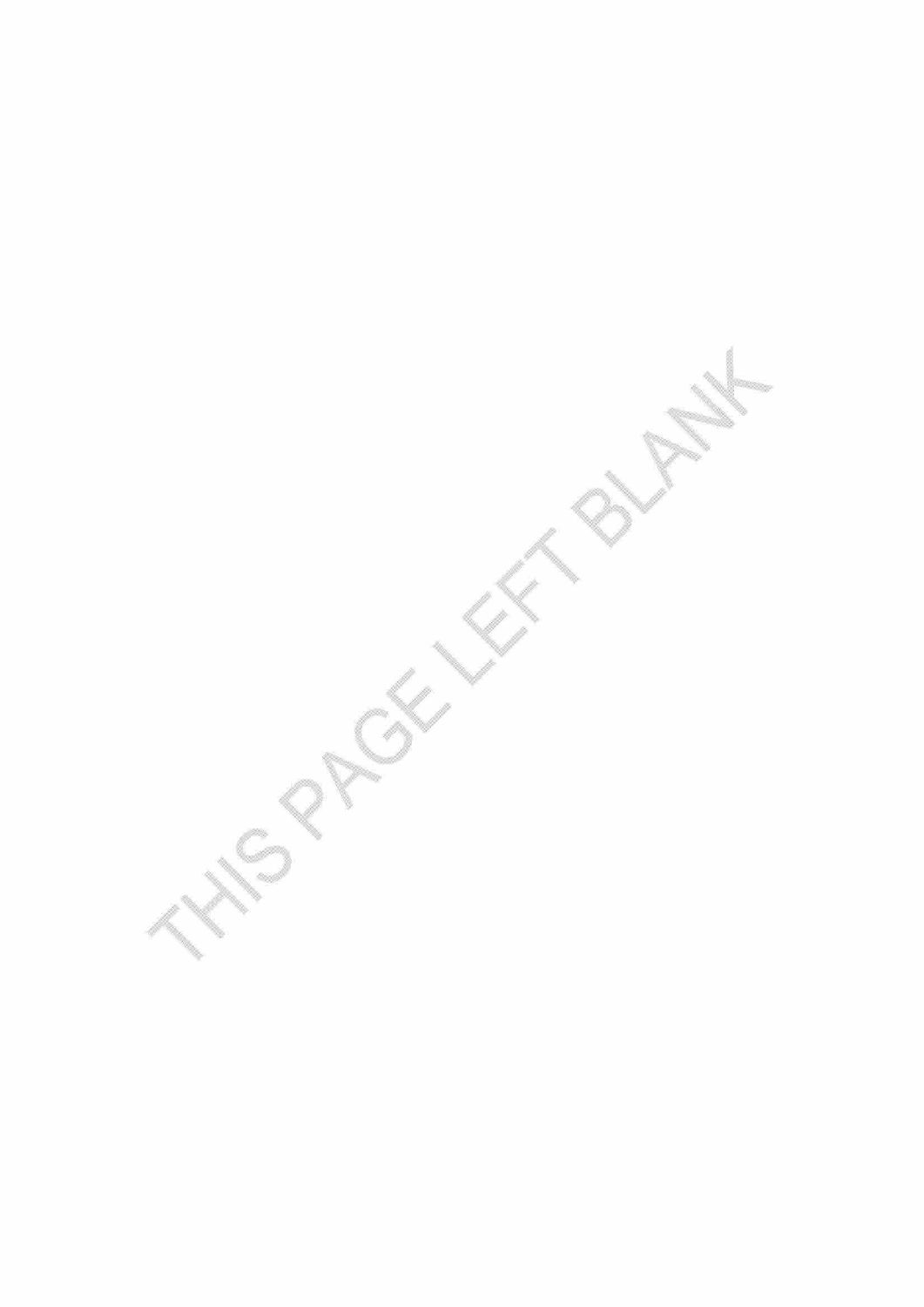# **Six Summer Walks 2017**

Once again Warminster Community Hub has organised a programme of six summer walks to places of interest around Warminster. Led by Victoria Coombes, a local writer with a love of the local landscape, each walk will cover around four miles and take about two hours.

Pre-booking is essential. Please sign up at the Community Hub in the Central Car Park (Tel: 01985 218548).

Cost £3 per head. Numbers limited to 20 for each walk and well behaved dogs welcome.

|                | <b>Walk/interest</b>                                      | Date &<br>Time                     | <b>Difficulty</b>                        | <b>Start &amp;</b><br><b>Parking</b>                |
|----------------|-----------------------------------------------------------|------------------------------------|------------------------------------------|-----------------------------------------------------|
| 1              | Horningsham/Longleat<br><b>Pleasure Walk</b>              | <b>Sat 29</b><br>April<br>10.00am  | Gentle<br>slopes                         | Bath Arms,<br>Horningsham                           |
| $\overline{2}$ | <b>Westbury White</b><br>Horse/Bratton/historic<br>site   | Sat<br>27 May<br>2.30pm            | <b>Steep</b><br>slopes<br>up and<br>down | <b>White Horse</b><br>Hilltop<br>Carpark.           |
| 3              | <b>Cradle Hill</b><br>midsummer<br>night/UFOs?            | <b>Fri 23</b><br>June<br>7.30pm    | Very<br>steep<br>climb                   | <b>Minster</b><br>Church/car-<br>park Church<br>St. |
| 4              | Scratchbury<br><b>Hill/Norton Bavant</b><br>/butterflies  | <b>Sat 22</b><br>July<br>4.00pm    | <b>Steep</b><br>slopes<br>up and<br>down | <b>Cotley Hill</b><br>roundabout,<br>Heytesbury,    |
| 5              | Wylye Valley, Bird-<br>henge sculptures,<br>Upton Lovell. | <b>Sat 19</b><br>August<br>10.00am | <b>Mostly</b><br>level<br>footpaths      | Prince<br>Leopold,<br><b>Upton Lovell</b>           |
| 6              | Fonthill<br>Estate/lake, views                            | <b>Sun 17</b><br>Sept<br>2.30pm    | Gentle<br>slopes                         | Fonthill<br><b>Bishop</b><br>Reading<br>Room        |